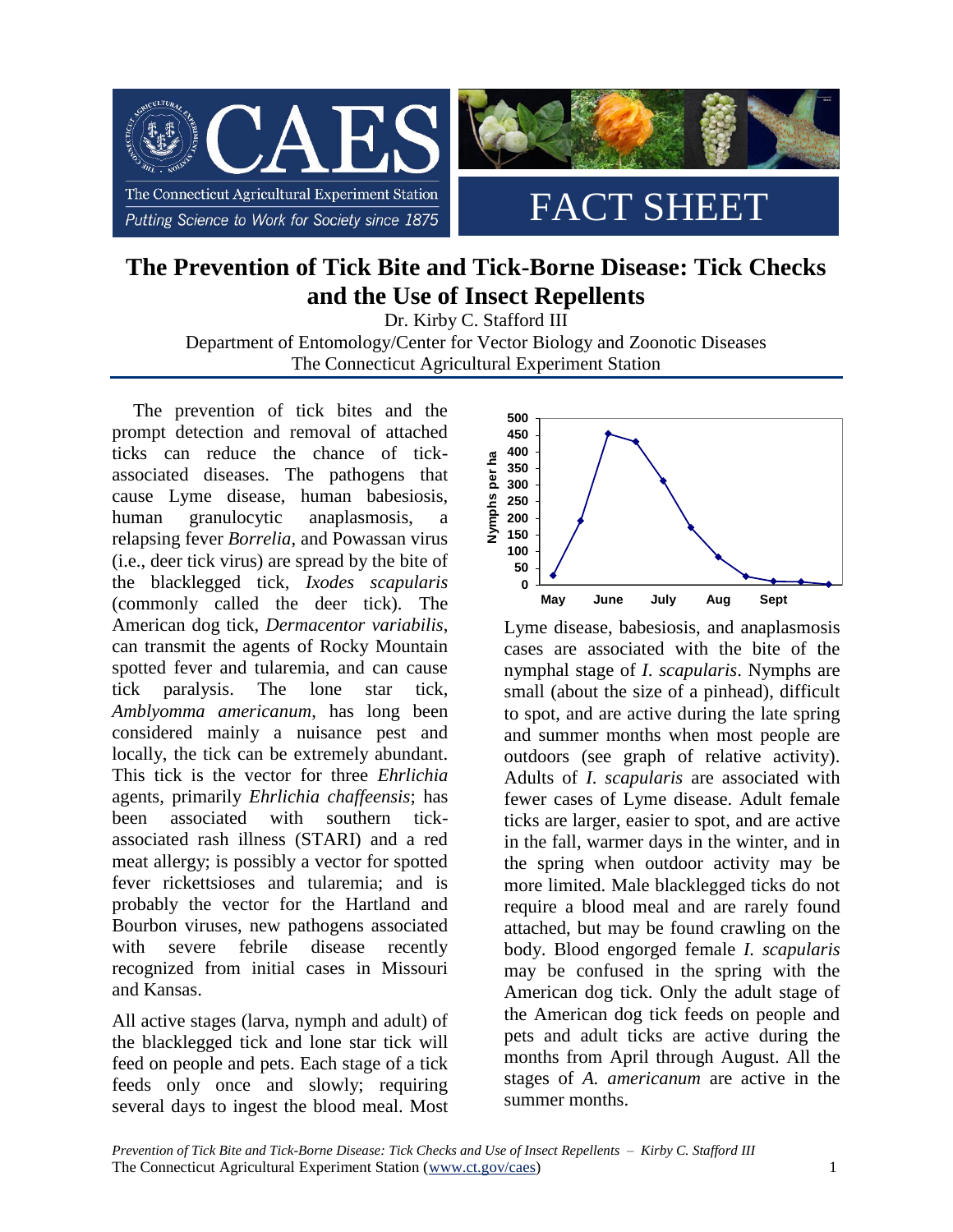**Dress appropriately and check for ticks . . .**

Ticks do not jump, fly or drop from trees, but grasp passing hosts from the leaf litter, tips of grass, etc. Most ticks are probably picked up on the lower legs and then crawl up the body seeking a place to feed. Adult *I. scapularis* will seek a host higher in the vegetation (i.e., shrub layer) as deer are the primary host. Wear light-colored clothing with the pants tucked into socks. Repellents can substantially increase the level of protection.



On returning home, remove and wash and dry the clothing. Many ticks can survive a warm or hot water wash, but cannot withstand 1 hour in a hot dryer. Carefully inspect the body and quickly remove any attached ticks (Above: an engorged nymphal *I. scapularis* with straight pin and a unfed and engorged female tick on dime to illustrate size). Tick bites are usually painless and, consequently, many people

may be unaware that ticks are or have been attached. Also, carefully inspect children and pets. As an age group, children have a higher rate of reported Lyme disease than many adults. Ticks may attach anywhere on the body (Figure 3), but most are initially picked up on the lower extremities. A case control study found that checking for ticks within 36 hours of time spent in the yard or bathing within 2 hours was protective against Lyme disease. Pets can bring ticks into the home, resulting in a tick bite without the person being outdoors. A tick bite does not necessarily mean a person will develop Lyme disease (see risk of transmission). Most cases of Lyme disease result from an undetected tick and about 75% of ticks are acquired in activities around the home.



Proportion of *Ixodes scapularis* (Top) and *Dermacentor variabilis* (Bottom) submitted to the Connecticut Agricultural Experiment Station recovered from various regions of the body. While ticks were recovered anywhere on the body, the distribution of the blacklegged tick was more uniform, while most American dog ticks were removed from the head and neck region.

**Remove ticks promptly . . .**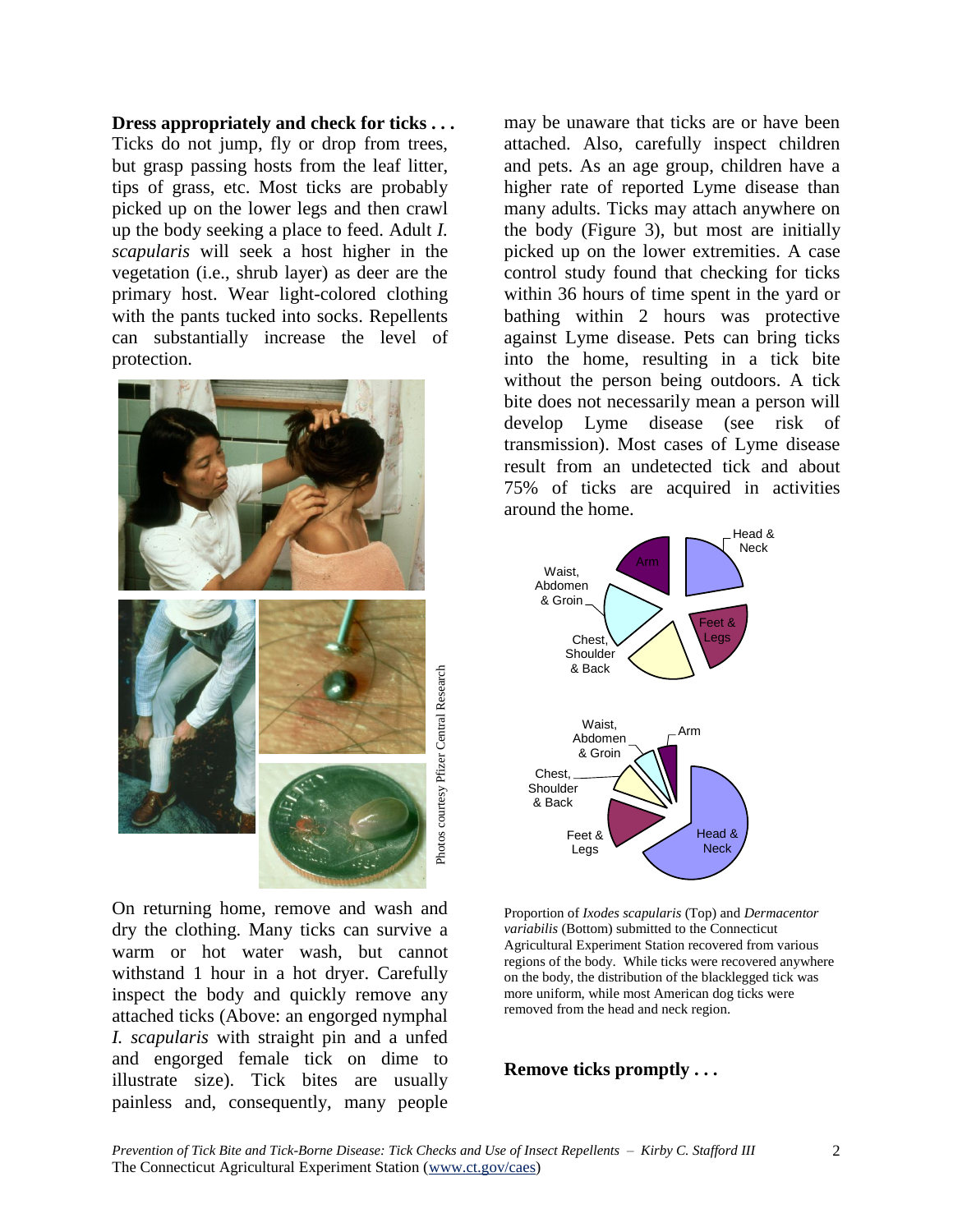Use thin-tipped tweezers or forceps to grasp the tick as close to the skin surface as possible. Pull the tick straight upward (see illustration) with steady even pressure. This should remove the tick with the mouthparts intact. If the mouthparts break off, it will not



affect the chance of getting Lyme disease. Disinfect the area; a topical antibiotic may also be applied. Save the tick for identification and evidence of tick bite. A dead tick can be saved dry in a small sealable bag or vial, particularly if it is to be tested for several tick-borne pathogens by DNA techniques (if available). Note the site and date of the bite. Other methods of tick removal (e.g. petroleum jelly to suffocate the tick) are not effective. Use of heat from matches to make the tick back out or gasoline or other chemicals are unacceptable. Watch for signs and symptoms of Lyme disease. Although an average of only 25% of the nymphs in Connecticut is infected with *B*. *burgdorferi*, this can vary from about 10-40% in any given year or location.

#### **Risk of Transmission…**



The risk of transmission of *B. burgdorferi* from an infected feeding nymph of *I. scapularis* increases dramatically after 48 hours of attachment. Early removal of an

attached tick will reduce the chance of Lyme disease. During the first 24 hours of tick attachment, there is no transmission. By 48 hours of feeding, the transmission rate in one study was only 12.5% and then by 72 hours the transmission rate increases to 75%. Transmission by an infected tick is almost 100% after 4 days and full engorgement. Studies on the prophylactic use of antibiotics upon a detected tick bite found that the risk of Lyme disease in the placebo groups was around 5% or less. It also takes at least 24 hours for the agents of babesiosis and anaplasmosis to be transmitted by the tick. By contrast, the Powassan virus can be transmitted in as little as 15 minutes after tick attachment.

## **Topically Applied Insect Repellents…**

Insect (and tick) repellents applied to skin and/or clothing can be broadly grouped as synthetic-chemical or botanical chemicalbased compounds*.* There are about 150 repellent products registered with the U.S. Environmental Protection Agency (EPA) for use on human skin. The National Pesticide Information Center has an insect repellent locator ([http://npic.orst.edu/\)](http://npic.orst.edu/). These are general guidelines as studies have shown that the response to various repellents varies between tick species and stages of the tick (or type of mosquito).



The formulation can also influence efficacy and acceptance and use by the consumer. An ideal repellent would provide complete protection for several hours under different environmental conditions, protect against all biting arthropods, be non-toxic, nonirritating, be harmless to clothing, be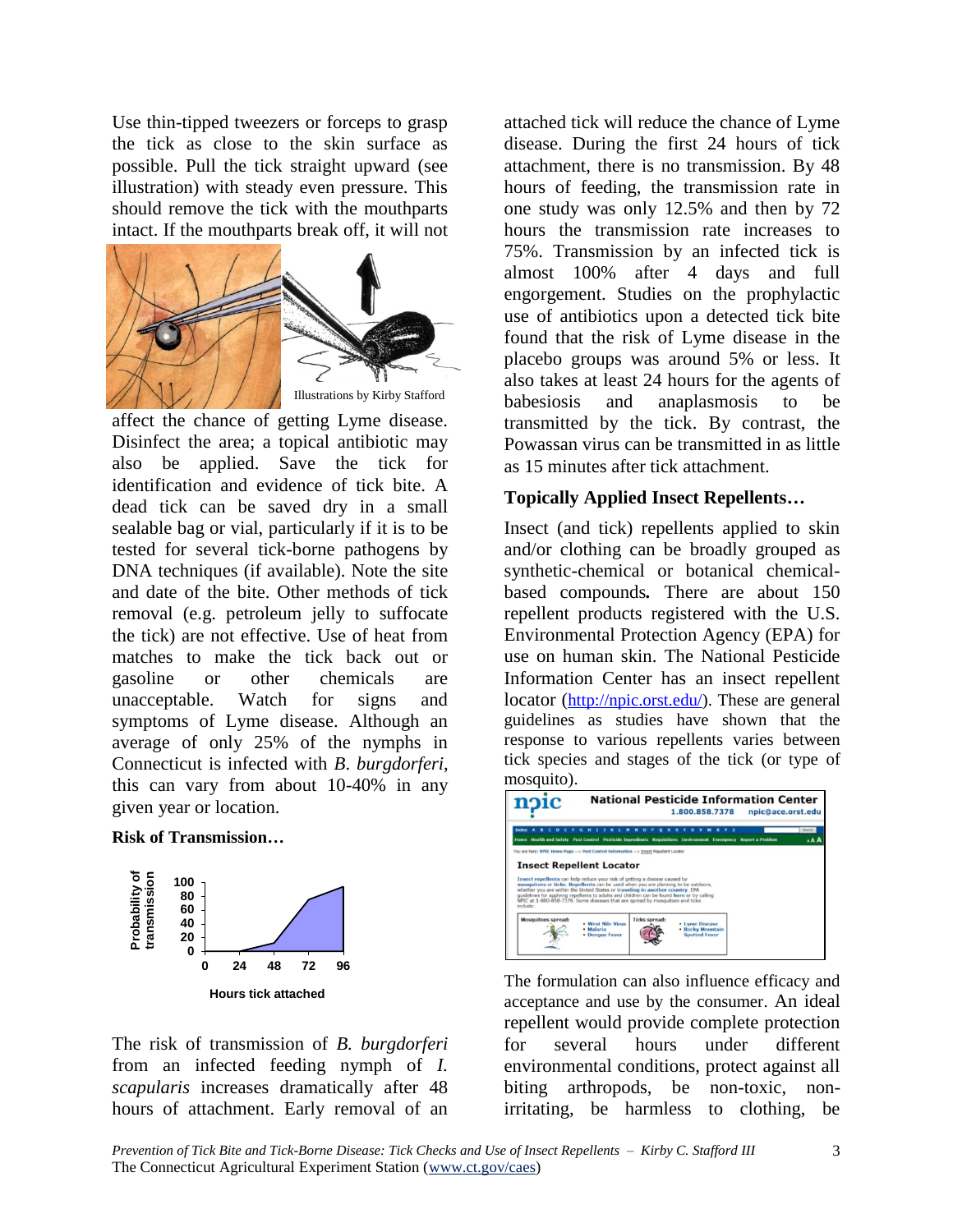cosmetically acceptable with no unpleasant odor or oily feel to the skin, be easy to apply and inexpensive.

**DEET:** The primary active ingredient in most insect/tick repellents today is DEET (N,N-diethyl-3-methylbenzamide or N,Ndiethyl-m-toluamide). DEET is the most effective, broad-spectrum repellent ever discovered. The EPA estimates that over one-third of the U.S. population will use a DEET-based product. Products range in concentration from 4% to nearly 100% DEET and are available as an aerosol can, pump spray bottle, stick, lotion, cream, or towelette for application to skin or clothing. DEET is only effective for one to several hours and must be reapplied periodically. The effectiveness of DEET on the skin is influenced by the concentration of DEET, absorption through the skin, evaporation, sweating, air temperature, wind, and abrasion of the treated surface by rubbing or washing. Higher concentrations up can provide longer protection; 10% DEET may last 2 hours while 30% DEET may last up to 5 hours. However, a concentration greater than 30% doesn't provide much extra protection. Several controlled-release, extended duration products with DEET have been developed which decrease skin absorption and increase protection time. All active ingredients and their concentrations are listed on the product label.

**DEET** and ticks: DEET will repel ticks and decrease the chances of tick bite, but depending upon the concentration, it may

not provide total protection and can vary between tick species. Concentrations of DEET that might prevent tick attachment may not deter a tick from walking across the skin to unexposed and



untreated areas. For blacklegged ticks, DEET concentrations around 20 to 30%

applied to clothes are about 86-92% effective in preventing tick bites in earlier studies. When applying a repellent against ticks, particular attention should be given to the shoe tops, socks, and lower portion of pants.

**Safe Use of DEET:** The Environmental Protection Agency (EPA) completed a review of DEET and concluded that normal use of DEET does not present a health concern to the general population when following label directions. The EPA established new labeling requirements for directions, precautions, and claims. A new repellent awareness graphic in 2016 will provide easily viewed information on what is repelled by the product and for how long it should be effective. The EPA has a repellent selection search tool available at <http://cfpub.epa.gov/oppref/insect/> .

DEET has been used by millions of Americans for over 40 years and has an excellent safety record. The incidence of adverse reactions is low. However, some allergic, toxic, and neurological reactions to DEET have been reported in medical literature. Repeated applications have occasionally produced tingling, mild irritation or contact dermatitis. Some individuals may be particularly sensitive to chemicals. Toxic reactions are rare, but have occurred with applications to the skin, particularly with children. Reported cases often involved ingestion of DEET, applications of high concentrations of DEET and over application of product contrary to label directions. Therefore, it is prudent to minimize the use of high concentrations (no more than 30%) on the skin and follow the directions and precautions given on the repellent label. The American Academy of Pediatrics (AAP) recommends not more than 30% DEET be used on children and none on infants younger than 2 months of age. The AAP also does not recommend products combining DEET or other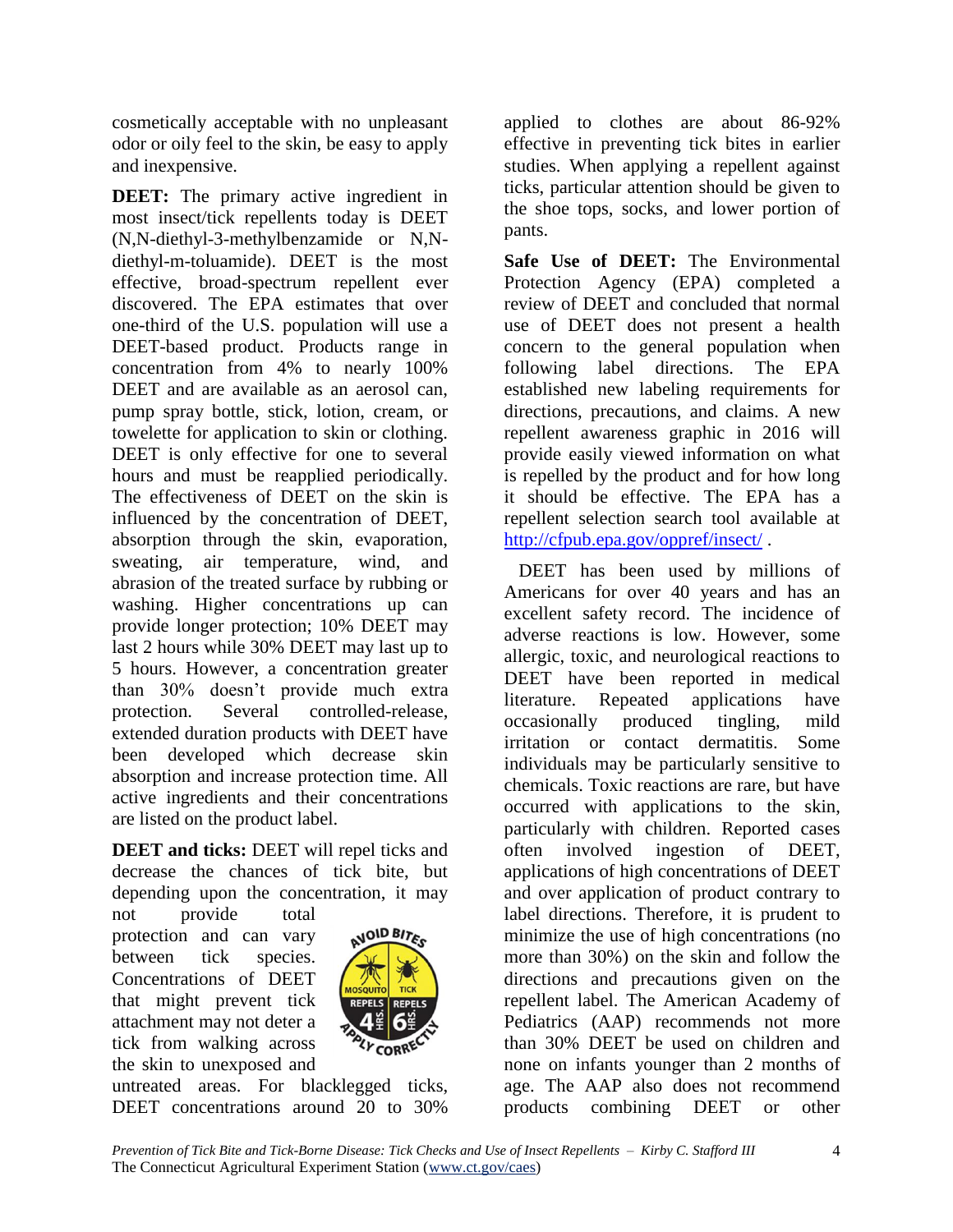repellents with sunscreen as sunscreen is applied more frequently, increasing exposure to DEET and studies have shown that sun screen may increase absorption of DEET through the skin. Apply DEET sparingly to exposed skin, and spray on clothing when possible. However, DEET will harm some synthetic fabrics (rayon and spandex), plastics (watch crystals and eyeglass frames), and car and furniture finishes. If you suspect a reaction to DEET (or any other repellent), stop using the product, wash the treated skin, and call the poison control center (CT 1-800-343-2722).

**Picaridin (KBR2030):** Picaridin-based insect repellents became available in 2005. There are several brands (Sawyer, Off!, Natrapel) available in the United States labeled for protection against biting flies, chiggers, fleas, gnats, mosquitoes, no-seeums, and ticks. It has more pleasant cosmetic properties than DEET. Several published studies of the use of picaridin repellents against mosquitoes has shown the compound to be as effective or slightly more effective than similar concentrations of DEET, depending on the mosquito species. Products with 20% picaridin were reported by Consumer Reports to be effective against ticks 6-8.5 hours. Lower concentrations of picaridin were not evaluated. It has been available in Europe and Australia under the Autan® or Bayrepel® brands since 1988. Unlike DEET, this repellent has fewer adverse effects on plastics and synthetic fabrics, but can stain leather and vinyl.

**Oil of lemon eucalyptus** (p-menthane-3,8 diol): This compound occurs naturally in the oil of the lemon eucalyptus plant and the synthesized oil is the sole active ingredient in some newer products. Oil of lemon eucalyptus provides protection against mosquitoes similar to or better than lower concentrations of DEET. In one study, products containing oil of eucalyptus or its primary compound provided the most

protection against mosquitoes with protection ranging from 60 to 217 minutes, better than 7-15% DEET. A recent report by Consumers Union found 30% oil of lemon eucalyptus (Repel®) to keep mosquitoes and ticks away for 7-8 hours. The EPA recognizes general use of p-Mentane-3,8 diol as safe for both children and adults. However, the label states it should not be used on children under the age of three.

**IR3535:** Classified by the EPA as a biopesticide (it is structurally very similar to the amino acid B-alanine), this synthetic compound has been used as an insect repellent in Europe for 20 years with no notable adverse effects and was approved for use in the United States in 1999. Several formulated products with IR3535, including a spray, an aerosol, a towelette, and a lotion and spray with sunblock (SPF30 & SPF15), are currently available in the United States. They are labeled for use against mosquitoes, ticks, and several other biting flies. The EPA recognizes general use of IR3535 as safe for both children and adults. It is not a skin irritant or sensitizer, but IR3535 is a strong eye irritant. There is little published information on the efficacy of IR3535® against the blacklegged tick and other ticks. Industry-sponsored evaluations of IR3535 against *I. scapularis* suggested that 15% IR3535 is as effective as 30% DEET and 30% IR3535 is as effective as 60% DEET against the blacklegged tick. After 2 hours, >85% repellency was observed with both 15% IR3535 and 60% DEET on treated human fingers. Another study showed 7.5% IR2535 lotion provided about 3 hours protection against blacklegged ticks. However, Consumer Union's evaluation of two products with 20% IR2535 found it generally less effective than 20% picaridin, 30% oil of lemon eucalyptus, or DEET.

**Clothing Repellent - Permethrin:** Repellents containing permethrin are for use only on clothing or other fabrics such as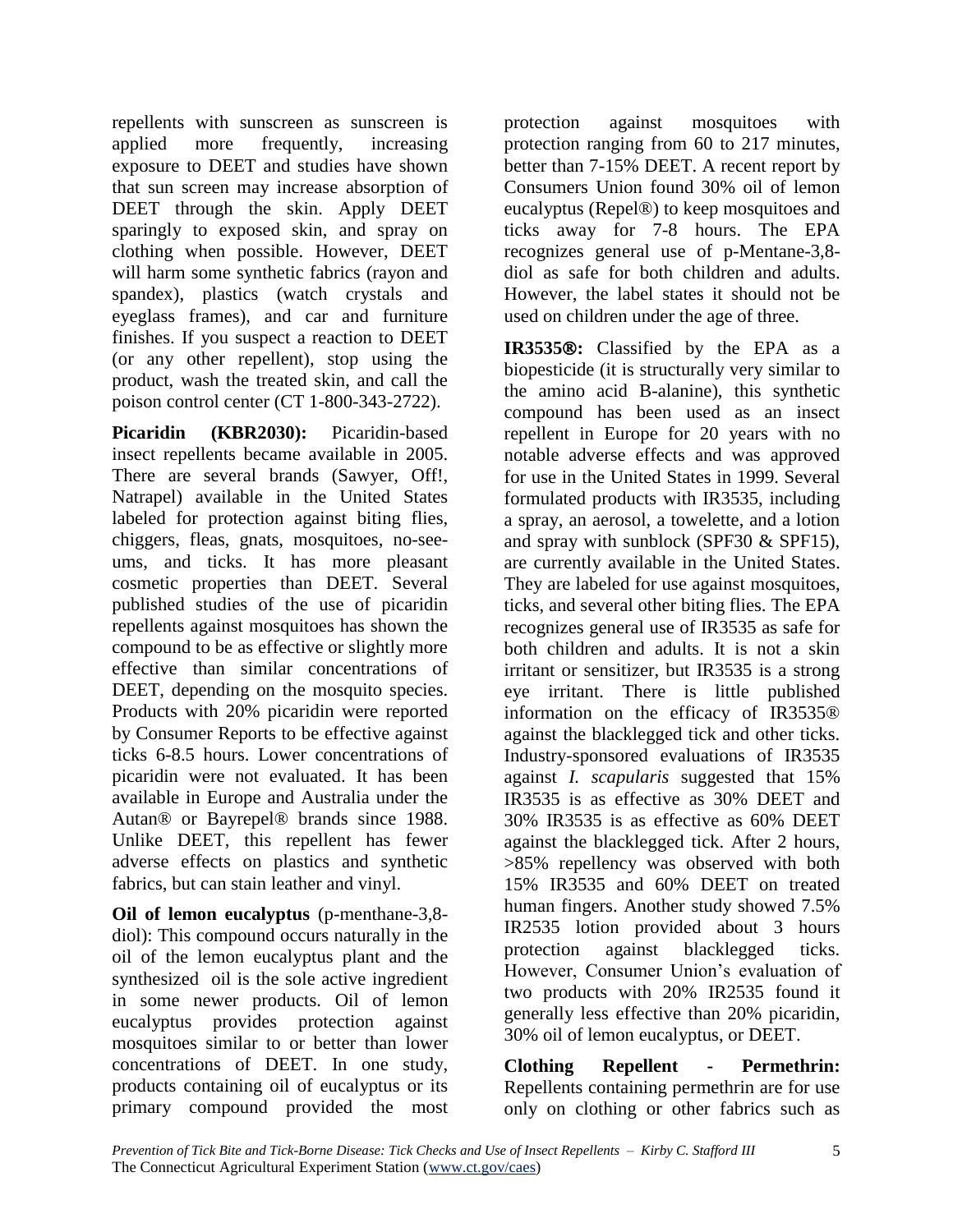mosquito netting or tents. A synthetic pyrethroid insecticide rather than a traditional repellent, permethrin works primarily by killing ticks on contact with the clothes, although it also has some contact repellency. It can provide very high levels of protection against ticks (and chiggers and mosquitoes). Products are formulated as an aerosol spray or pump with a concentration of 0.5% and distributed mainly in lawn and garden centers or sports and camping stores. It will provide at least 2 weeks of protection with one treatment of the clothing as the spray will bind to the fabric and last through several washings. The clothing should be laundered before retreating. For proper application, the products are applied per label directions to clothing in a wellventilated outdoor area and allowed to dry for 2 hours (4 hours with high humidity). Follow precautions on the label. Wash thoroughly with soap and water after handling. Permethrin has low mammalian toxicity, is poorly absorbed through the skin and is rapidly inactivated by the body. Skin reactions have been uncommon. Nevertheless, avoid contact with face, eyes or skin. Several companies (e.g., Columbia Insect Blocker<sup>™</sup>, Orvis Bugsaway®, Insect Shield<sup>®</sup>) offer clothing already impregnated with permethrin, which remain effective after 100 washings. For additional protection against mosquitoes and ticks, these permethrin products may be used in conjunction with an insect repellent labeled for use on skin.

**Botanical or "Herbal"-based Repellents:** Botanical, herbal or natural-based repellents include one or several plant essential oils. Some new products are refinements of these essential oils or synthetic versions of the active ingredient in the natural oil. These oils are considered safe by the EPA at the concentrations used, but most provide a more limited duration of protection against biting pests. There is some, but limited published data on the efficacy of plant-based repellents against ticks and most are not labeled for use against ticks. Citronella is often the principal and sometimes only active ingredient in a number of plant-based insect repellents. There is little published data on repellency for many of the other oils incorporated into repellent products and these botanical repellents are reported to provide only short-term protection with a mean protection time of around an hour or less against mosquitoes, often 3 to 20 minutes, although longer protection times were noted against *I. scapularis* by Consumer Reports. Other essential oils used in these natural-product based repellents include peppermint, lemongrass, lavender, cedar, canola, rosemary, pennyroyal, geranium and cajeput among others. In summary, many plant-derived repellents are not labeled for ticks and are unlikely to provide much protection against ticks.

## **Addendums to Factsheet**

Table 1. List of Repellents Table 2. EPA repellent recommendations Selected References

May 2015 (revised)

Dr. Kirby C. Stafford III The Connecticut Agricultural Experiment Station Department of Entomology 123 Huntington Street, P.O. Box 1106 New Haven, CT, 06504

> E-mail: [Kirby.Stafford@ct.gov](mailto:Kirby.Stafford@ct.gov) Phone: (203) 974-8485 Website: [www.ct.gov/caes](http://www.ct.gov/caes)

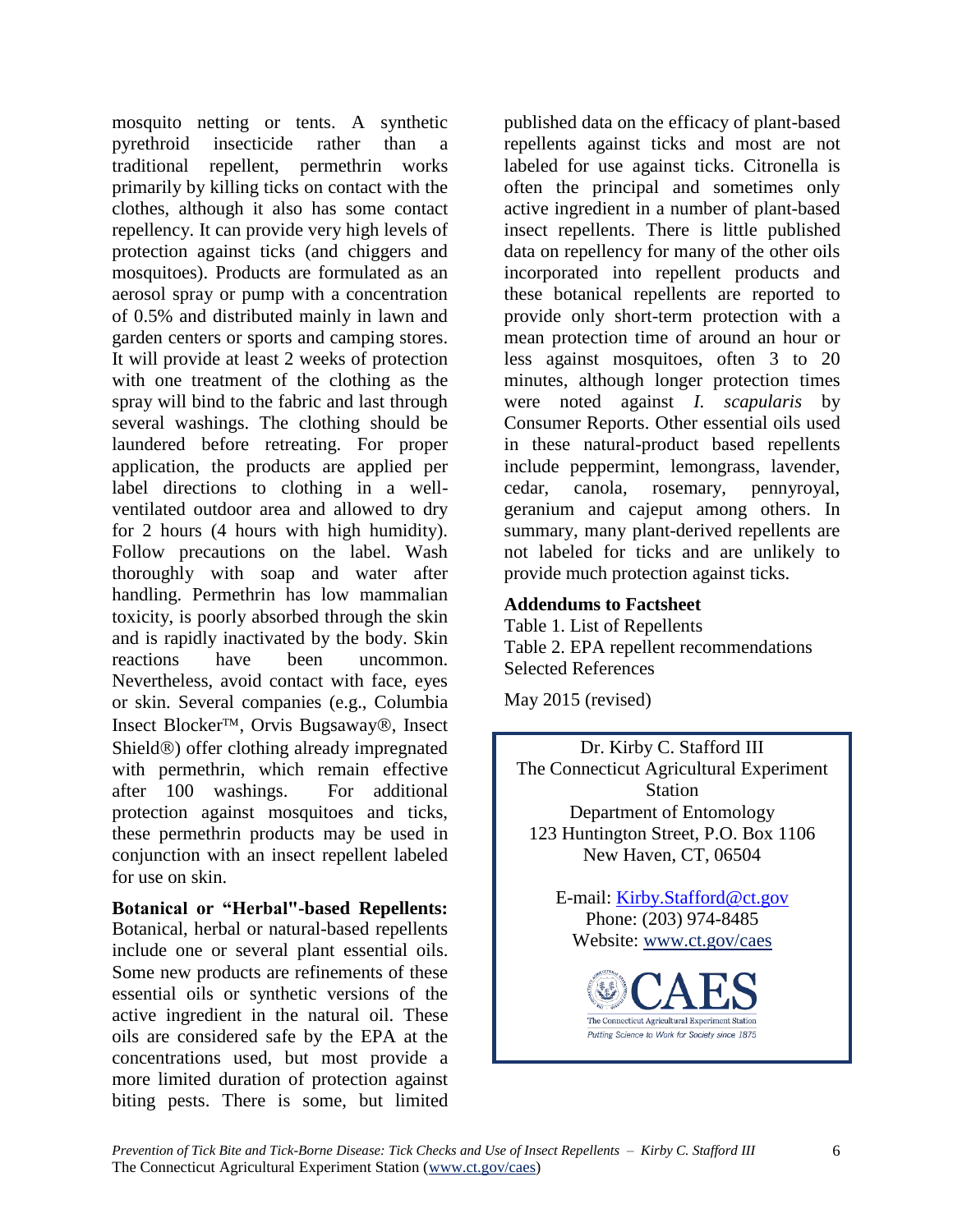| Active         | Concentration          | <b>Brands</b> or formulations                     | Characteristics               |
|----------------|------------------------|---------------------------------------------------|-------------------------------|
| Ingredient     | <b>Protection Time</b> |                                                   |                               |
| <b>DEET</b>    | 5-98%                  | Many brand names and formulations available       | Cheap, good safety            |
|                | Lasts 2-5 hours        | from several manufacturers $(\sim 230$ products); | record, broad-spectrum        |
|                | depending on           | major drug store chains also carry their own      | efficacy, but oily, can       |
|                | concentration          | labels.                                           | damage plastics               |
| <b>DEET</b>    | 33%                    | 3M Ultrathon™ (polymer-based)                     | Controlled release            |
|                | Lasts 8-12 hours       | Sawyer Controlled Release (microencapsulated)     | formulations                  |
| Picaridin      | $5 - 30%$              | Available US in 1999 (since 1970s as Bayrepel®    | Safe, some labels not         |
| <b>KBR3023</b> | Lasts 2-10 hours       | or Autan® in Europe). Brands incl. Sawyer,        | registered for ticks.         |
|                | depending on           | Avon Skin-so-Soft, Cutter®, KBR30123,             | $\geq$ 20% conc. effective    |
|                | concentration          | Natrapel                                          | against ticks. No oily or     |
|                |                        |                                                   | greasy feel.                  |
| p-menthane-    | 10-40%                 | Oil of Lemon Eucalyptus; brands include           | Repellent to ticks            |
| $3,8$ -diol    | Lasts 2-8 hours        | Coleman Botanicals, Cutter®, Off! and Repel®      |                               |
|                |                        | formulations                                      |                               |
| IR3535®        | 7-35%                  | Avon® Skin-so-Soft, Sawyer®, Coleman, Bug         | $\geq$ 20% conc. as effective |
| Merk3535       | Lasts 2-8 hours        | Repel®, and Bullfrog are major brands,            | as DEET against ticks.        |
|                | depending on           | sometimes combined with sunscreen                 |                               |
|                | concentration          |                                                   |                               |
| 2-undecanone   | 7.75%                  | BioUD®, Registered US in 2007. Active             | Repellent to ticks, but       |
|                | Lasts 2 hours          | ingredient derived from wild tomato plants        | less effective than           |
|                | ticks, longer for      |                                                   | alternatives.                 |
|                | mosquitoes             |                                                   |                               |
| Other          | Varies, generally      | Citronella (4.2%), soybean oil, catnip oil        | Less effective than           |
| essential oils | $< 1.0$ hour           | Most are not registered for ticks                 | alternatives                  |
| Permethrin     | 0.5%                   | Repel® Permanone, Sawyer® Clothing                | Toxicant for use on           |
|                | Lasts about 2          | Repellent, Cutter® Outdoorsman Gear Guard,        | clothing only; not            |
|                | weeks                  | 3M™ Clothing and Gear Insect Repellent, Expel.    | applied to skin.              |
|                |                        | Available in pre-treated clothing.                |                               |

**Table 1.** List of insect repellents by active compound for The Prevention of Tick Bite and Tick-Borne Disease: Tick Checks and the Use of Tick Repellents Factsheet.

Get specific medical information about the active ingredients in repellents and other pesticides by calling the National Pesticide Information Center (NPIC) at 1-800-858-7378. NPIC operates from 6:30 a.m. to 4:30 p.m. (Pacific Time),9:30 a.m. to 7:30 p.m. (Eastern Time), 7 days a week. The NPIC Web site is http://npic.orst.edu/ and their insect repellent locator is http://pi.ace.orst.edu/repellents/.

**Table 2**. U.S. Environmental Protection Agency (EPA) recommendations when using insect repellents for The Prevention of Tick Bite and Tick-Borne Disease: Tick Checks and the Use of Insect Repellents Factsheet.

- Follow the directions and precautions given on the repellent label.
- Apply repellents only to exposed skin and/or clothing (as directed on the product label). Do not use under clothing.
- Never use repellents over cuts, wounds, or irritated skin.
- Do not apply to eyes and mouth, and apply sparingly around ears. When using sprays do not spray directly onto face; spray on hands first and then apply to face.
- Do not allow children to handle the products, and do not apply to children's hands. When using on children, apply to your own hands and then put it on the child.
- Do not spray in enclosed areas. Avoid breathing a repellent spray, and do not use it near food.